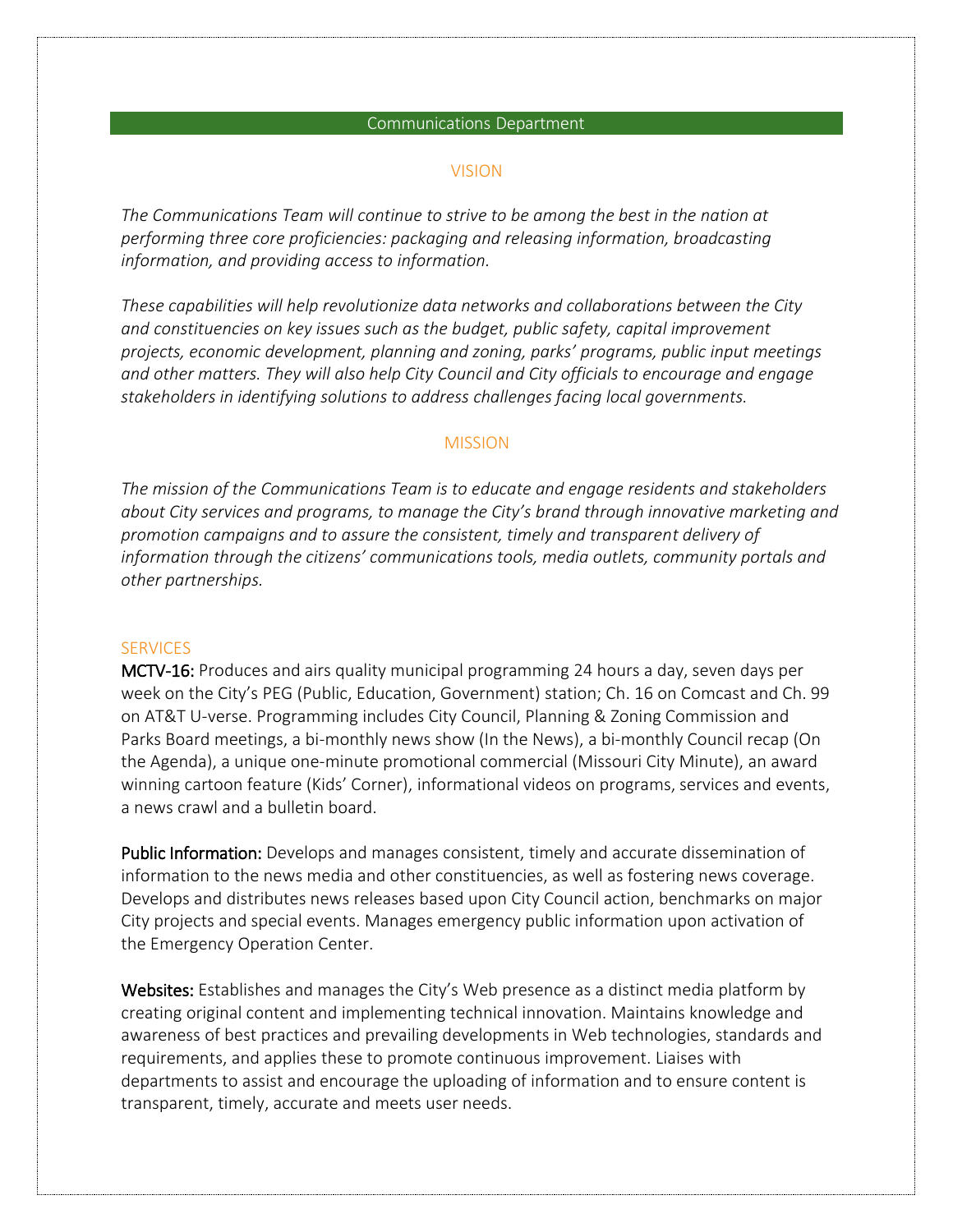Citizen Communications: Responsible for liaising with Homeowners Associations to continue building alliances with these organizations and to educate and inform them about City policies and services. Manages City staff presence at HOA, Council District, town hall and public meetings. Develops and publishes "Show Me" Missouri City citizen newsletter and the bi-weekly "MCTXPress" digital newsletter. Through Communications Specialists in the City Hall Front Lobby, handles inperson and telephone inquiries, solid waste/various other payments and event planning. Manages 1690AM, the City's radio station used to air weather, mobility and emergency updates.

Social Networking and Marketing: Increases the growth of the City's social media communities and brand awareness, improves engagement, and executes day-to-day integration efforts between digital, on-air and social media properties. Team currently manages the official City accounts on Facebook, Twitter (regular and emergency accounts), Instagram, Nextdoor, Snapchat, LinkedIn and YouTube.

City Hall LED Sign: Manages MCTX messages/graphics on the City's main LED sign located at the entrance of the City Hall Complex. Also fields requests for inclusion of messages from Houston Community College, the Missouri City Juneteenth Celebration Foundation, Missouri City Green, Fort Bend County, the Fort Bend Independent School District and other City partners and local organizations.

Special Projects: Responsible for the overall branding program for the City and use of the official, trademarked City logo. Counsel departments on their communication needs and communicating information to citizens. Manages the City's awards programs.



## ORGANIZATIONAL CHART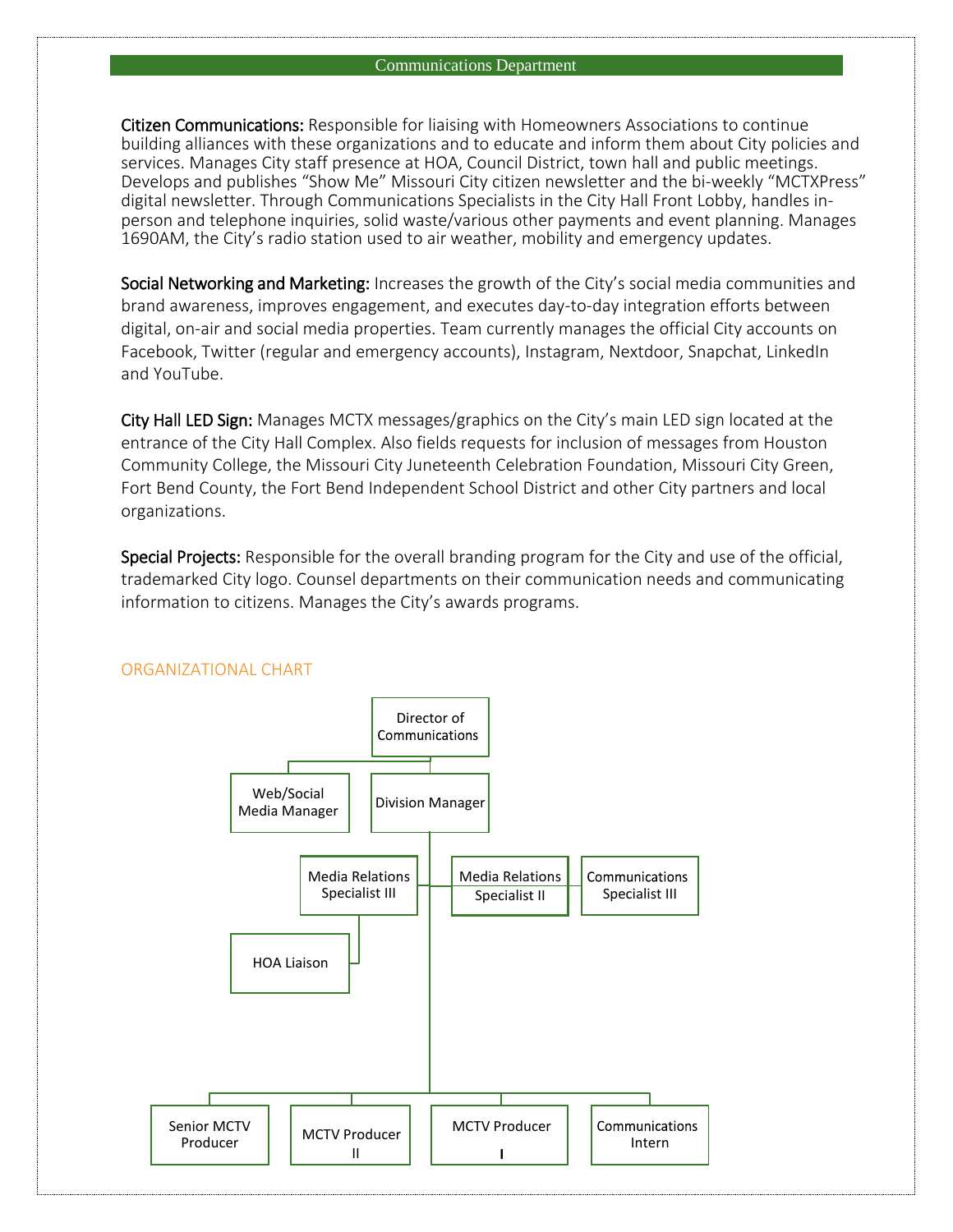#### Communications Department

## FY 2020 SIGNIFICANT DEPARTMENTAL ACCOMPLISHMENTS

- $\triangleright$  Provided exceptional communication coverage and education/outreach during the COVID-19 pandemic by serving as PIO during the entire time of EOC activation. Team made necessary communications as needed to the public via all citizen communication tools including news releases, video messages, mayoral letters, social media posts, graphic designs, community outreach and more as needed. Team also coordinated several PPE donations and Food/PPE distribution events.
- Enhanced citizen/community engagement through HOA outreach and facilitation of the fifth year of Missouri City Citizens University class with more than 30 stakeholders. Please see few numbers below:
	- o HOA Community Events: 4
	- o HOA Meetings/Annual Meetings: 45
	- o Facility Openings: 50
	- o Facilitation of more than 350 questions/complaints/inquiries from residents and property manager
- $\triangleright$  Produced more than 70 MCTV videos across Facebook, YouTube, and IGTV (slowly starting to incorporate putting videos on Instagram) including "In the News" series, community spotlights, hurricane preparedness videos, council district meetings, department highlights, public safety initiatives, promotional videos, COVID-19 education/outreach and more. There have been at least five Facebook lives with 22,109 views. Team also coordinated, hosted, produced and livestreamed about 40 Zoom virtual meetings including ones for City Council, Planning & Zoning Commission, Parks Board and more.
- $\triangleright$  Leveraged the City's social media outreach to increase civic engagement utilizing, Facebook: more than 8,853 likes and 9,552 followers, Twitter: MissouriCityTX has 5,061 and MissouriCityEMfollowers has 1,826 followers, respectively. Instagram: 2,025 followers, YouTube: more than 580 subscribers, Nextdoor (20,870 members reaching over 90 neighborhoods).
- $\triangleright$  Designed and produced customized, innovative design materials for major projects with significant organizational impact, including: The fourth annual Community Night Out, fourth annual Leadership NOW Symposium and Public Administration Day, the annual Black History Month Celebration, Departmental S.P.I.R.I.T signs, Council District Meetings, the Leadership Luncheon Mother's Day Card Contest and Drive Thru Event, PPE and Food Distribution Events, COVID-19 education/outreach, Budget/CAFR books, print/digital citizen newsletters, the print/digital employee newsletters, City Manager Updates, budget covers, website graphics, mayoral letters, proclamations and other strategic initiatives. (Cost Savings by inhouse Designs: estimated \$90,000 based on industry costs).
- $\triangleright$  Planned, compiled, wrote/edited, designed and coordinated full production, including printing/mailing of one "Show Me" Missouri City citizen newsletter (second one, which will be the annual report, delayed due to COVID-19) that reaches all residential and commercial addresses. Newsletters can be viewed here on the City's website: [http://www.missouricitytx.gov/555/Show-Me-Missouri-City-Newsletter.](http://www.missouricitytx.gov/555/Show-Me-Missouri-City-Newsletter)
- $\triangleright$  Planning, compilation, design and production of the "HPO In Action" employee newsletters delayed due to COVID-19 (two are scheduled for FY20). Employee newsletters may be viewed on the City's website here: [http://www.missouricitytx.gov/899/Employee-Newsletter.](http://www.missouricitytx.gov/899/Employee-Newsletter)
- $\triangleright$  Planned, compiled, wrote/edited, designed and coordinated full production, of the City's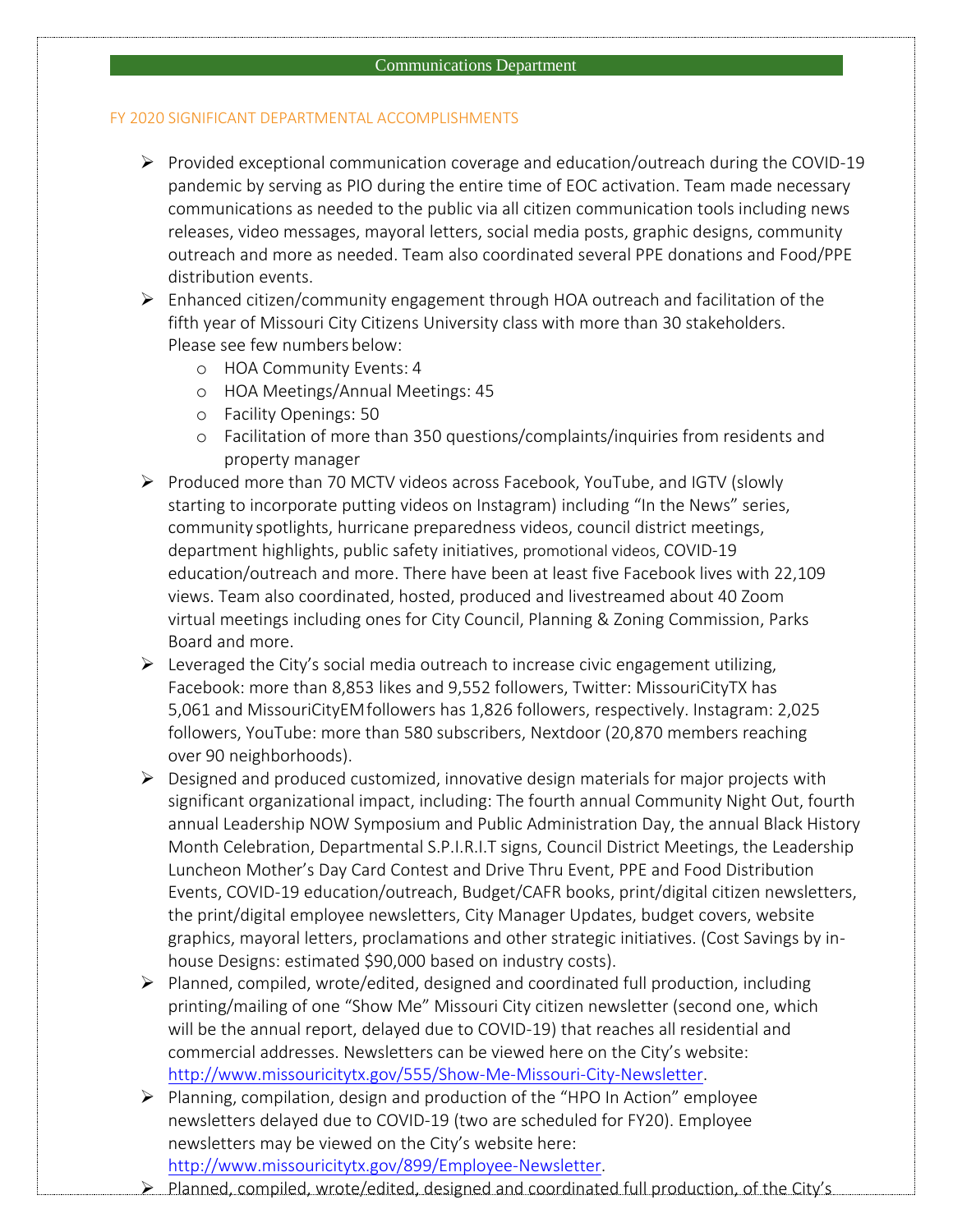fourth Annual Report: Missouri City "InFocus", which chronicled the year-end successes of all departments in achieving City Council and City Manager priorities. Printing/mailing and release delayed due to COVID-19. Past reports may be viewed here: [http://www.missouricitytx.gov/923/In-Focus---Annual-Report.](http://www.missouricitytx.gov/923/In-Focus---Annual-Report)

- Planned, compiled, wrote/edited and designed 7 City Manager's Updates. Updates may be viewed on the City's website here: [https://www.missouricitytx.gov/584/City-](https://www.missouricitytx.gov/584/City-Managers-Update)[Managers-Update.](https://www.missouricitytx.gov/584/City-Managers-Update) City Councilmembers unanimously voted at the Nov. 26, 2019 Special Meeting, to approve the production/distribution of a bi-weekly "Show Me City" digital newsletter. Per this direction, staff developed and designed a new bi-weekly digital newsletter format. The MCTXPress Digital Newsletter was launched on March 6, 2020 and by June, 2020 had 9 productions despite COVID-19; digital newsletters may be viewed via this link: [http://www.missouricitytx.gov/1005/Digital-Newsletter.](http://www.missouricitytx.gov/1005/Digital-Newsletter)
- $\triangleright$  Coordinate the planning, promotion and coverage of four leadership luncheons which include: The Veteran's Day Event (completed on Dec. 10, 2019), International Women's Month (was scheduled for March 2020, but postponed due to COVID-19 restrictions), and the Annual Mother's Day Event (completed on May 9, 2020 as a drive thru event due to COVID-19).
- $\triangleright$  Increased participation in the Municipal Volunteer Program by 100 new volunteers in 2019. Also, in calendar year 2019, MVPs contributed 2,614 volunteer hours. Communications coordinated the selection of a winner of the 2019 MVP of the Year Award in December, 2019.
- $\triangleright$  Continued emergency management education/outreach and served as the City's Public Information Officers and coordinated all public, media and stakeholder outreach during severe weather emergencies in 2019/2020, dog incident, RSWTP closure and related water issues in neighborhoods along Highway 6, water boil notice in Harris county areas, loss of former Det. Rule, animal cruelty incident and continued with the marketing campaign for special hurricane preparedness.
- $\triangleright$  Developed and managed innovative marketing/branding/promotion campaigns (with print/digital news or social media ads) for the fourth Annual Community Night Out, the sixth Annual Black History Month Celebration, Council District meetings, Veterans Memorial Groundbreaking, the new Community Spotlight video/news feature, several innovative events during COVID-19 like the Mother's Day Card Contest and Drive Thru Event, PPE and Food Distribution Events, Drive Thru Graduation Event, City Manager's job search, COVID-19 education/outreach and other strategic initiatives.
- Provided photo/video coverage at several City/Community events including National Night Out, Snowfest, Stuff the Squad Car & Fire Truck event, Kwanzaa celebration, Snowdrop Foundation event, Farmers Market events, Quail Valley Memorial Day Parade, grand opening ceremonies, neighborhood events and more.
- $\triangleright$  Developed design/print projects for the third Annual Leadership NOW Symposium (October 2019).
- $\triangleright$  Designing new City brand banners.
- $\triangleright$  Finalized the City media, outlet policies and procedures and social media and branding/marketing policies.
- $\triangleright$  Scheduled to plan, coordinate, promote and host the 2021 State of the City.
- $\triangleright$  Scheduled to update the content/design on [www.missouricitytx.gov,](http://www.missouricitytx.gov/) [www.showmecity.com](http://www.showmecity.com/) and [www.missouricityready.com.](http://www.missouricityready.com/)
- $\triangleright$  Planning and coordinating the sixth class of Missouri City Citizens' University (MCCU).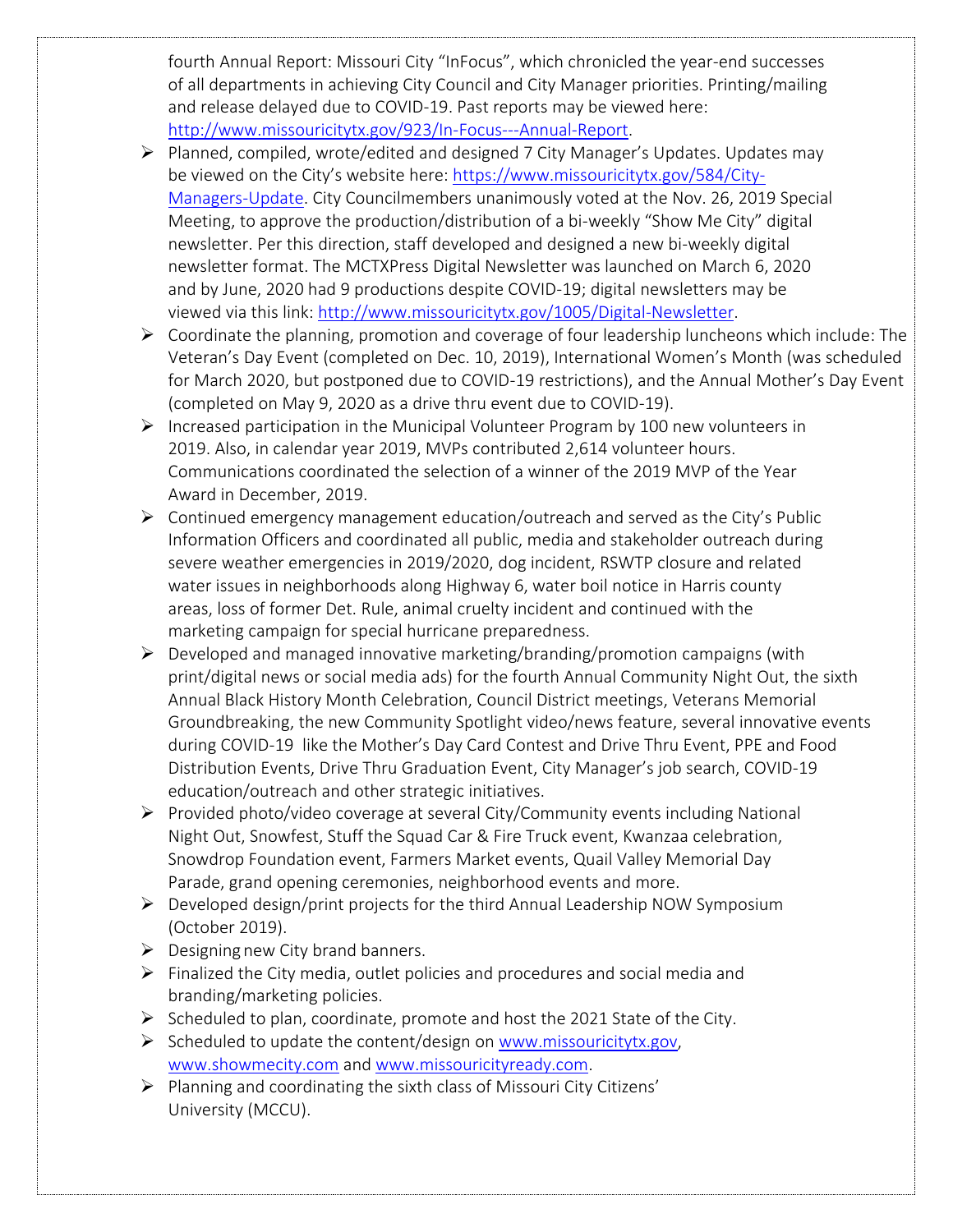# STRATEGIC PLANS OR PRIORITIES SUPPORTED BY GOAL

# FY 2021 DEPARTMENTAL GOALS

| Continue technological upgrades in City Council Chambers and<br>upgrade of design/content on www.missouricitytx.gov,<br>www.missouricityready.com, www.showmecity.com.                                                          | Council Priority       |
|---------------------------------------------------------------------------------------------------------------------------------------------------------------------------------------------------------------------------------|------------------------|
| Develop, design and market the bi-weekly MCTXPress Digital<br>Newsletter, bi-monthly Council Connection and bi-weekly "In<br>the News" video series and other special projects like City<br>outlets campaign.                   | Council Priority       |
| Continue the Emergency Management outreach and<br>education projects, including COVID-19 updates and<br>launch of mobile app through City website.                                                                              | Council Priority       |
| Continue to manage the HOA Liaison Program and to<br>manage the Municipal Volunteer Program, including<br>hosting annual forums.                                                                                                | Strategic Plan Element |
| Coordinate the planning, marketing, promotion and coverage<br>of MCCU, the Community Connection and the Leadership<br>Luncheon Series, including Annual State of the City and<br>Annual Mother's Day Event and MCCU graduation. | Strategic Plan Element |
| Continue to produce official City publications; produce four<br>"Show Me" Missouri City citizen newsletters; produce one<br>annual report (In Focus) and produce 3 HPO In Action<br>Employee newsletters.                       | Council Priority       |
| Continue Missouri City Television programming, building on<br>popular videos and producing spotlights on operations,<br>including Kids' Corners and Missouri City Minutes.                                                      | Strategic Plan Element |
| Continue the maintenance of all Missouri City official social<br>media outlets.                                                                                                                                                 | Strategic Plan Element |
| Continue management and oversight of City Hall Front Desk<br>operations and outreach.                                                                                                                                           | Strategic Plan Element |
| Coordinate the planning, marketing, promotion and coverage<br>of the Fort Bend Leadership Cohort tours/visits with Fort Bend<br>Independent School District.                                                                    | Strategic Plan Element |
| Coordinate the planning, marketing, promotion and<br>coverage of the Annual Black History Month.                                                                                                                                | Strategic Plan Element |